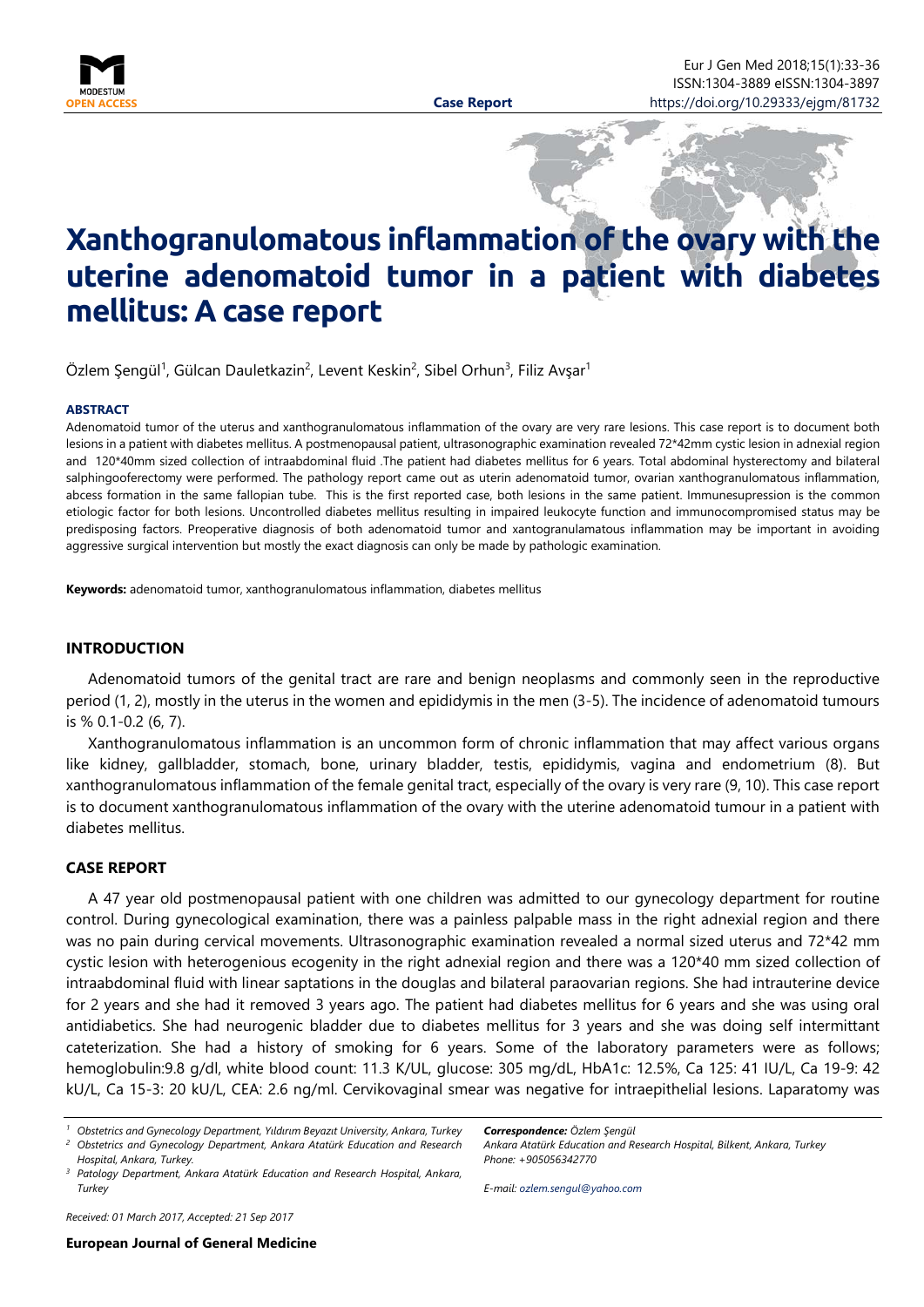

**Figure 1:** *Adenomatoid tumor of the uterus*



**Figure 2:** *Xanthoma cells in the ovary*

planned for the adnexial mass. Informed consent covering permission for the documentation of the case and for the operation was taken from the patient.

The patient was prepared for the operation and laparotomy was performed under general anesthesia. During laparatomic examination, there was ascites in the abdomen and a sample was taken for cytologic examination. There was a 10 cm cystic lesion in the right adnexial region with slight adhesions around. During the dissection of the cyst from the adhesions, 10 ml of purulent content was expelled. Total abdominal hysterectomy and bilateral salphingooferectomy were performed. The patient was given antibiotic treatment after the operation. The definitive pathology report came out as negative cytology for malignancy in the ascites, adenomatoid tumor of the uterus (14 mm in diameter) (**Figure 1**), right ovarian xanthogranulomatous inflammation (**Figure 2**), abcess formation in the right fallopian tube. The patient was discharged from the hospital on the second day of the operation and the recovery period was uneventful.

## **DISCUSSION**

Adenomatoid tumors are benign mesothelial tumors (1, 2, 5). Tubular formation, solid growth or cystic areas may be seen in their histological pattern (11). The patients with adenomatoid tumors are usually asymptomatic or may have mild symptoms and a palpable mass (12). The preoperative differential diagnosis is usually difficult and the exact diagnosis is usually done by pathologic examination (6, 7, 13). It was suggested that magnetic resonance imaging may differentiate uterine adenomyoma from leiomyoma preoperatively (14). Manjunath et al. suggested that fine needle aspiration of the adenomatoid tumors may help to exclude malignancy and to avoid unnecessary aggressive surgical intervention (12). There was no recurrence, malign transformation or matastasis reported in the follow-up of the patients with adenomatoid tumors. It was also suggested that it may be related to immunosupresive conditions like hapatitis C (15) or renal tranplant (16, 17). Our patient was also asymptomatic and the diagnosis of adenomatoid tumor was done by the pathologic examination.

Xanthogranulomatous inflammation is one of the destructive forms of chronic inflammmation (8). Massive infiltration of the tissues by lipid-laden histiocytes mixed with lymphocytes, plasma cells and polymorphonuclear leukocytes are the histologic characteristics of the xanthogranulomatous inflammation (8). It may mimic pelvis tumors especially the malignant ones clinically and radiologically (18). Although the etiology is unclear, it is suggested that it may be related to endometriosis, infections, ineffective and inappropriate antibiyotic theraphy, systemic and chronic inflammatory diseases (8, 19). It was suggested that xanthogranulomatous inflammation may result from diminution of macrophagocytic function under the influence of systemic illness or corticosteroid excess (20). Uncontrolled diabetes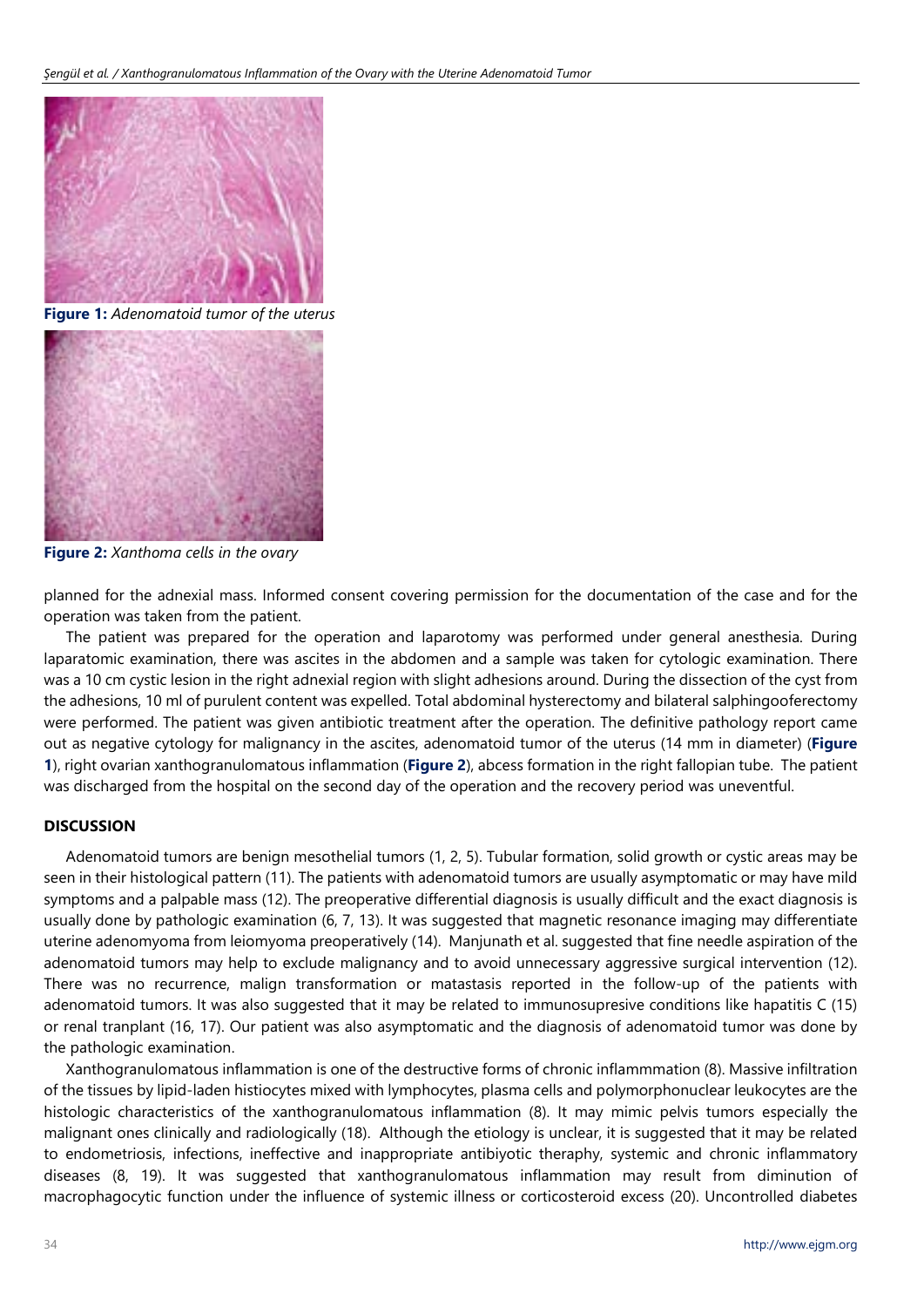mellitus may result in impaired leukocyte function and infection leading to the xanthogranulomatous inflammation (21). This patient had also diabetes mellitus and history of intrauterine device usage as the predisposing factors. Right tubal abcess was also together with the xanthogranulomatous inflammation of the ovary probably showing the effect of infection which may also be a predisposing factor.

Both adenomatoid tumor of the uterus and xanthogranulomatous inflammation of the ovary are very rare lesions and they are seen together in this patient. This is the first reported case of both lesions in the same patient. Immunesupression is the common etiologic factor for both of them. Uncontrolled diabetes mellitus resulting in impaired leukocyte function and immunocompromised status may be the predisposing factors in this case. Both diseases should be come into mind especially in patients with chronic diseases and with a tendency to immunesupression. Preoperative diagnosis of both adenomatoid tumor and xanthogranulomatous inflammation may be important in avoiding aggressive surgical intervention but mostly this is not the condition and the exact diagnosis can only be made by pathologic examination.

# **REFERENCES**

- 1. Nogales FF, Isaac MA, Hardisson D, et al. Adenomatoid tumors of the uterus: an analysis of 60 cases. Int J Gynecol Pathol. 2002;21(1):34–40.
- 2. Christensen C, Bichel P. Adenomatoidtumour of uterus. Case report. Br J ObstetGynaecol 1988;95:524–526.
- 3. Young RH, Silva EG, Scully RE. Ovarian and juxtaovarian adenomatoid tumor: a report of six cases. Int J Gynecol Pathol. 1991;10: 364-71.
- 4. Hes O, Pérez-Montiel DM, Alvarado Cabrero I, et al. Thread-like bridging strands: a morphologic feature present in all adenomatoid tumors. Ann DiagnPathol. 2003;7:273–277.
- 5. Tiltman AJ. Adenomatoidtumours of the uterus. Histopathology. 1980;4:437–43.
- 6. Livingstone EG, Guis MS, Pearl ML, Stern JL, Brescia RJ. Diffuse adenomatoid tumor of the uterus with a serosal papillary cystic component. Brief communication. Int J GynecolPathol. 1992;11(4): 288-92.
- 7. Klintorp S, Grinsted L, Franzmann MB. Adenomatoid tumor of the uterus. Eur J Obstet Gynecol Reprod Biol. 1993;50:255-7.
- 8. Zhang XS, Dong HY, Zhang LL, Desouki MM, Zhao C. Xanthogranulomatous Inflammation of the Female Genital Tract: Report of Three Cases. J Cancer. 2012;3:100–6.
- 9. Ladefoged C, Lorentzen M. Xanthogranulomatous inflammation of the female genital tract. Histopathology. 1988;13:541-51.
- 10.Pace EH, Voet RL, Melancon JT. Xanthogranulomatousoophoritis- an inflammatory pseudotumor of the ovary. Int J Gynecol Pathol. 1984;3:398-402.
- 11.Rappa F, Ternullo MP. Adenomatoid tumor. Patologica. 2006:98(2):164-6.
- 12.Manjunath GV, Nandini NM, Sunila. Fine needle aspiration cytology of adenomatoid tumour--a case report with review of literature. Indian J Pathol Microbiol. 2005;48(4):503-4.
- 13.Esin Y, Rukiye C, Gülhan A. Adenomatoid tumors of the uterus: morphological, histochemical and immunohistochemical findings in two cases. Türkiye ekopatoloji dergisi. 1999;5(1-2);48-52.
- 14.Mitsumori A, Morimoto M, Matsubara S, Yamamoto M, Akamatsu N, Hiraki Y. MR appearance of adenomatoid tumor of the uterus. J Comput Assist Tomogr. 2000;24(4):610-3.
- 15.Acıkalın MF, Tanir HM, Ozalp S, Dundar E, Ciftci E, Ozalp E. Diffuse uterine adenomatoid tumor in a patient with chronic hepatitis C virus infection. Int J Gynecol Cancer. 2009;19(2):242-4.
- 16.Duval H, Rioux-Leclercq N, Bauville E, Al Jaradi M, Burtin F. [Multinodular-adenomatoid tumor of the uterus in a patient with a renal allograft]. Ann pathol; 2008;28(4):308-10.
- 17.Tiras B.M, Noyan V, Süer O, Bali M, Edali N, Yildirim M. Eur J Obstet Gynecol Reprod Biol. 2000 Oct;92(2):205-7.
- 18.Kunakemakorn P, Ontai H. Pelvic inflammatory pseudotumor: A case report. Am J Obstet Gynecol. 1976;26:286–7.